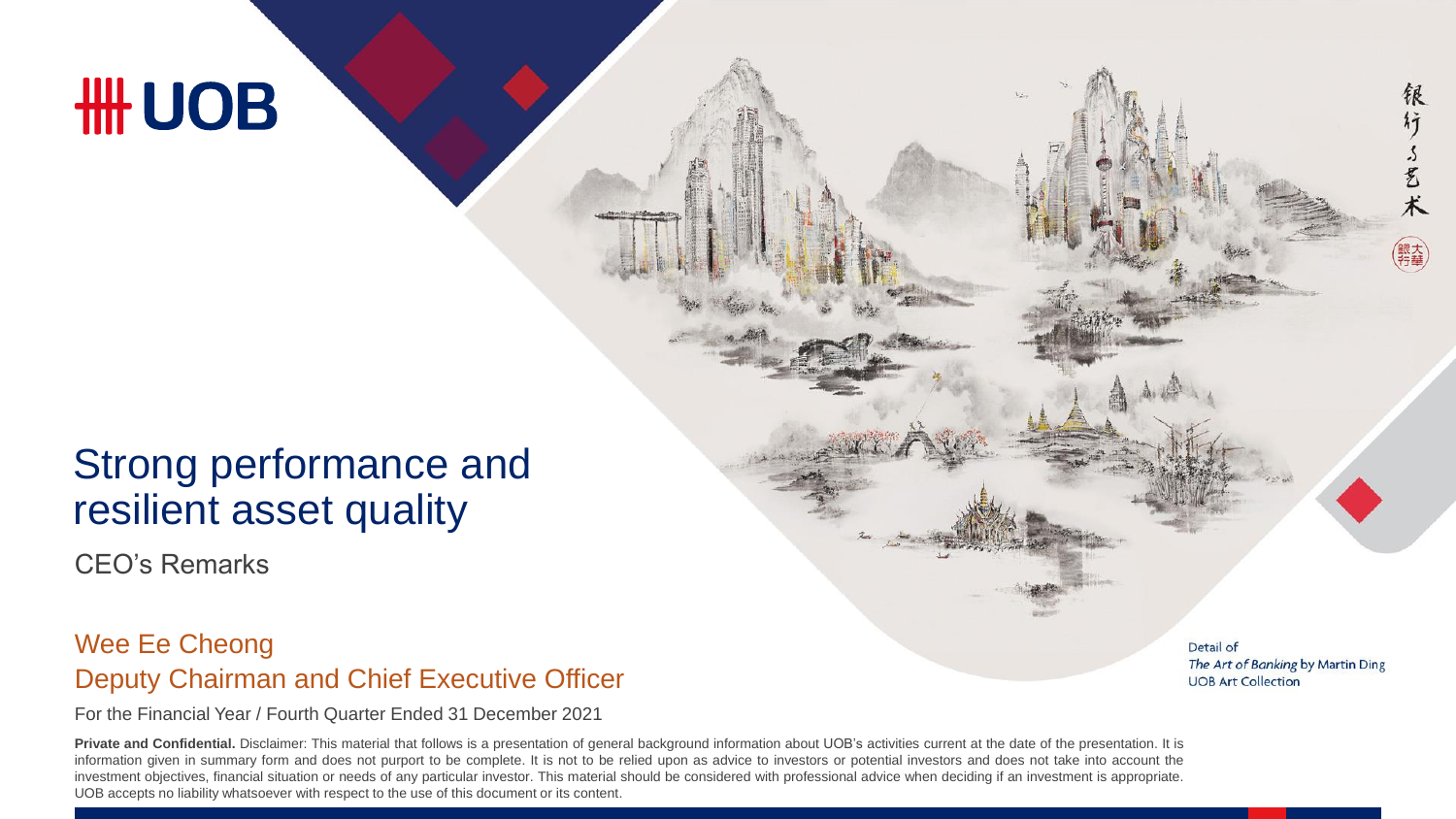## FY21 net profit up 40% to S\$4 billion



## **Stabilising operating environment with strengthening green shoots of recovery in Singapore and the region**

- Loans grew 10%
- NIM was stable at 1.56%
- Achieved record fees, up 21%
- CIR improved to 44.1%
- Portfolio is resilient with stable asset quality
- Total credit costs declined to 20 basis points
- Final dividend of 60 cents per ordinary share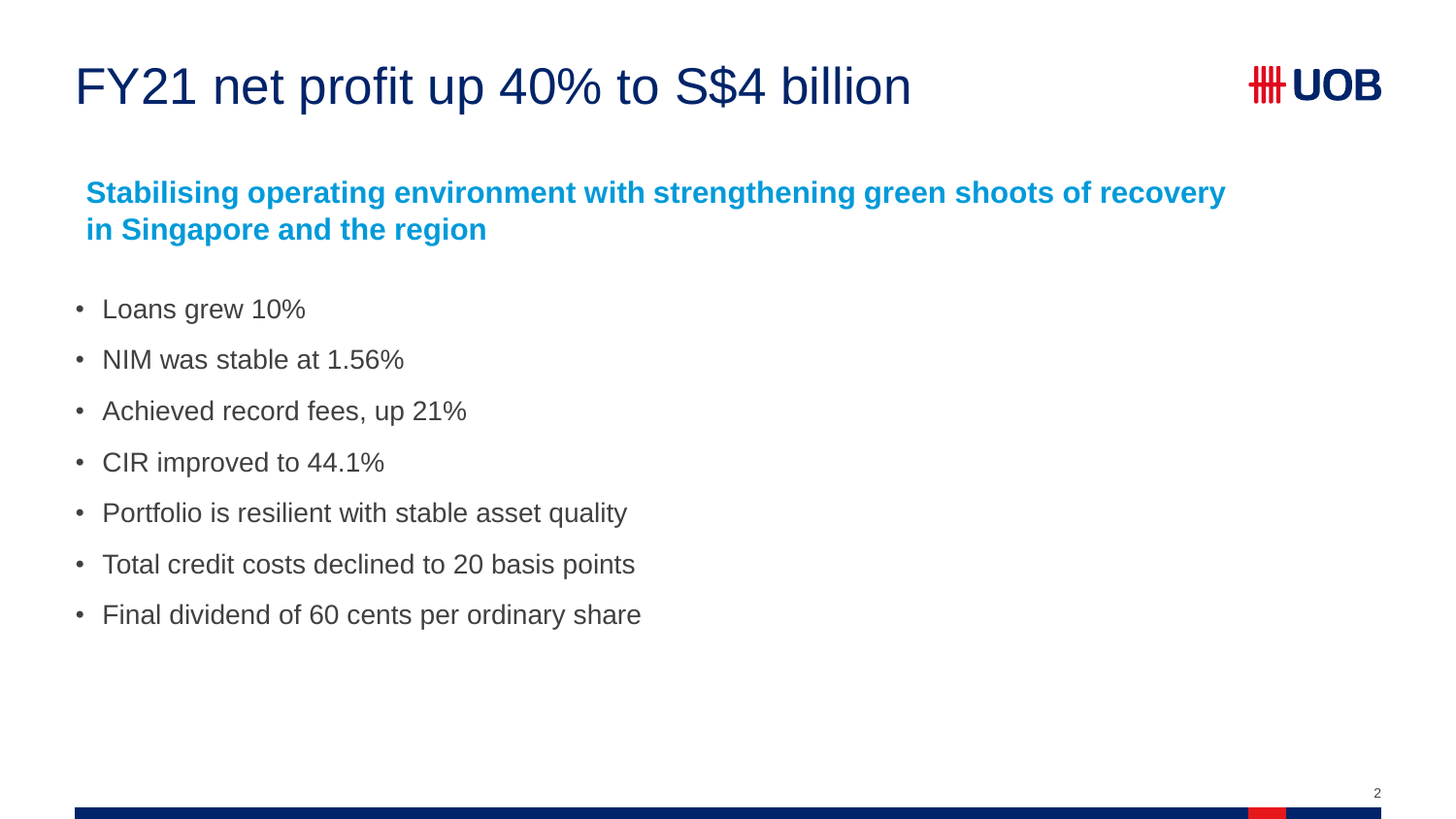## Group Wholesale Banking - Diversified growth engines powering performance

• Increase in cross-border income on continued ASEAN-China trade and investments

**+10%** Cross-border income<br>
Contributing 30% of Group Wholesale Banking income

- Diversification across geographies, sectors and products **Non-loan income +7% Growth outside Singapore +10%**
- Market-leading positions for capital markets<sup>1</sup>

**Singapore Loans Bookrunner 1st** Singapore Loans Bookrunner<br>**1St ASEAN Syndicated Loans Bookrunner** 

**2nd Singapore Dollar Bonds 3rd ASEAN Local Currency Bonds**



*HH UOB*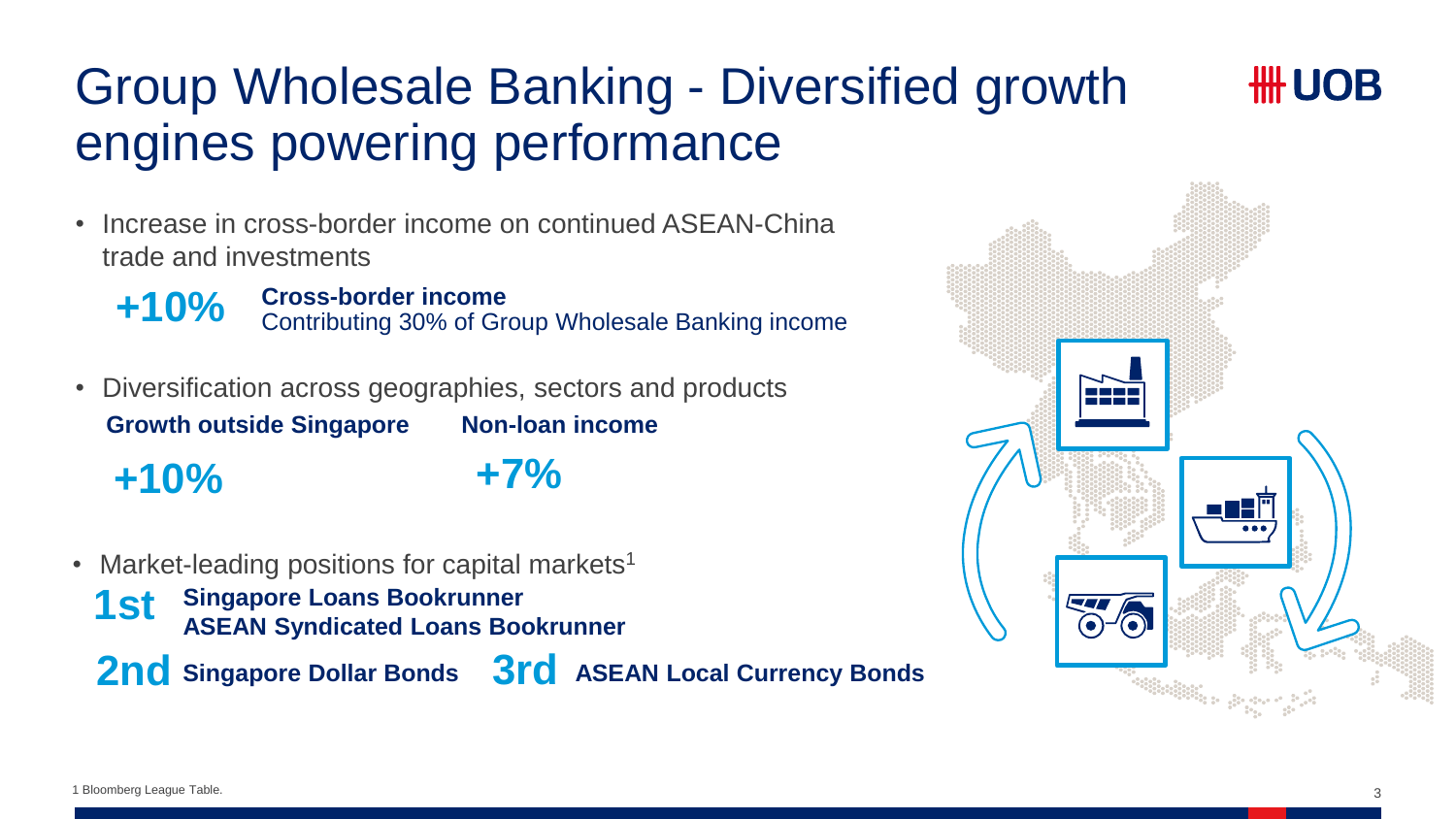## Group Retail - Building scale and deepening capabilities

**Acquiring customers digitally and serving them through our omni-channel approach Becoming one of the largest retail banks in the region** 

### **UOB x Citi**

Indonesia, Malaysia, Thailand and Vietnam *Subject to regulatory approval*

•

- **Double retail customer base**
- **Enlarge partner ecosystem**
- **UNIS**
- **Enhance product offerings and benefits**
- •
- **Expand talent pool**

### **Digital**

Progressive roll-out across the region

**800k** customers acquired digitally<sup>1</sup>



### **Wealth advisory**

Sharpened focus on serving high-net-worth individuals

Private Wealth # UOB **HILLOB** PRIVATE BANK **PRIVILEGE RESERVE** 

**Record** wealth franchise AUM<sup>2</sup> **S\$139b**

wealth management income<sup>3</sup> **+16%**

**##UOB**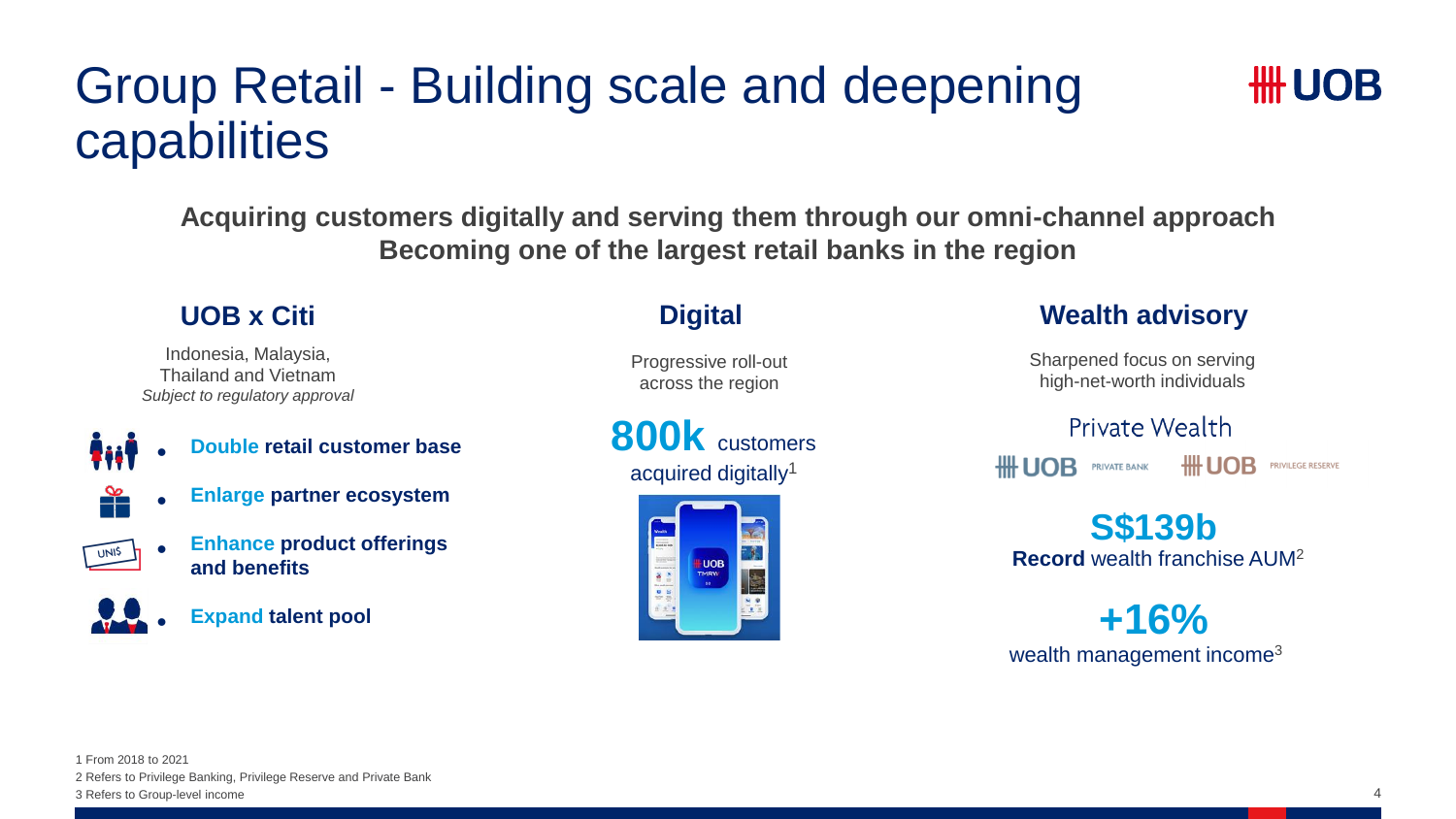

## Delivering sustainability for our customers and communities



**Leading Sustainable Finance Leading Sustainable Financial Solutions Across ASEAN**

**S\$17 billion** Total sustainable financing portfolio<sup>1</sup>

#### **S\$9 billion**

Total AUM in ESG-focused investments

#### **UOB's US\$1.5 billion sustainability bond**

1<sup>st</sup> sustainability bond in Singapore

**Launching Sector-Specific Sustainable Frameworks and Solutions**

#### **Green Trade Finance Framework**

Co-led development of industry framework under MAS GFIT<sup>2</sup>

#### **U-Energy and U-Drive**

Ecosystem solutions offering end-to-end financing for energyefficiency projects and EVs

**>220,000 tCO<sup>2</sup> -e** Contribution to annual avoided greenhouse gas emissions

#### **S\$700 million**

Total AUM in UOBAM's new sustainable fund solutions

### **Forging a Sustainable Future for All**

**S\$30 billion by 2025** New sustainable financing target

#### **Achieved operational carbon neutrality in 2021**

Scope 1, scope 2 and non-financed scope  $3<sup>3</sup>$ 

#### **Enhanced disclosures**

Alignment with global best-in-class standards

#### **Continuing to build our decarbonisation pathway**

Planning for operational and financed emissions

1 Comprising green loans, sustainability-linked loans and loans for green certified buildings

2 Monetary Authority of Singapore's Green Finance Industry **Taskforce** 

3 Scope 1: Direct emissions; Scope 2: Indirect emissions utilised; Scope 3: All other indirect emissions which occur at sources the organisation neither owns nor controls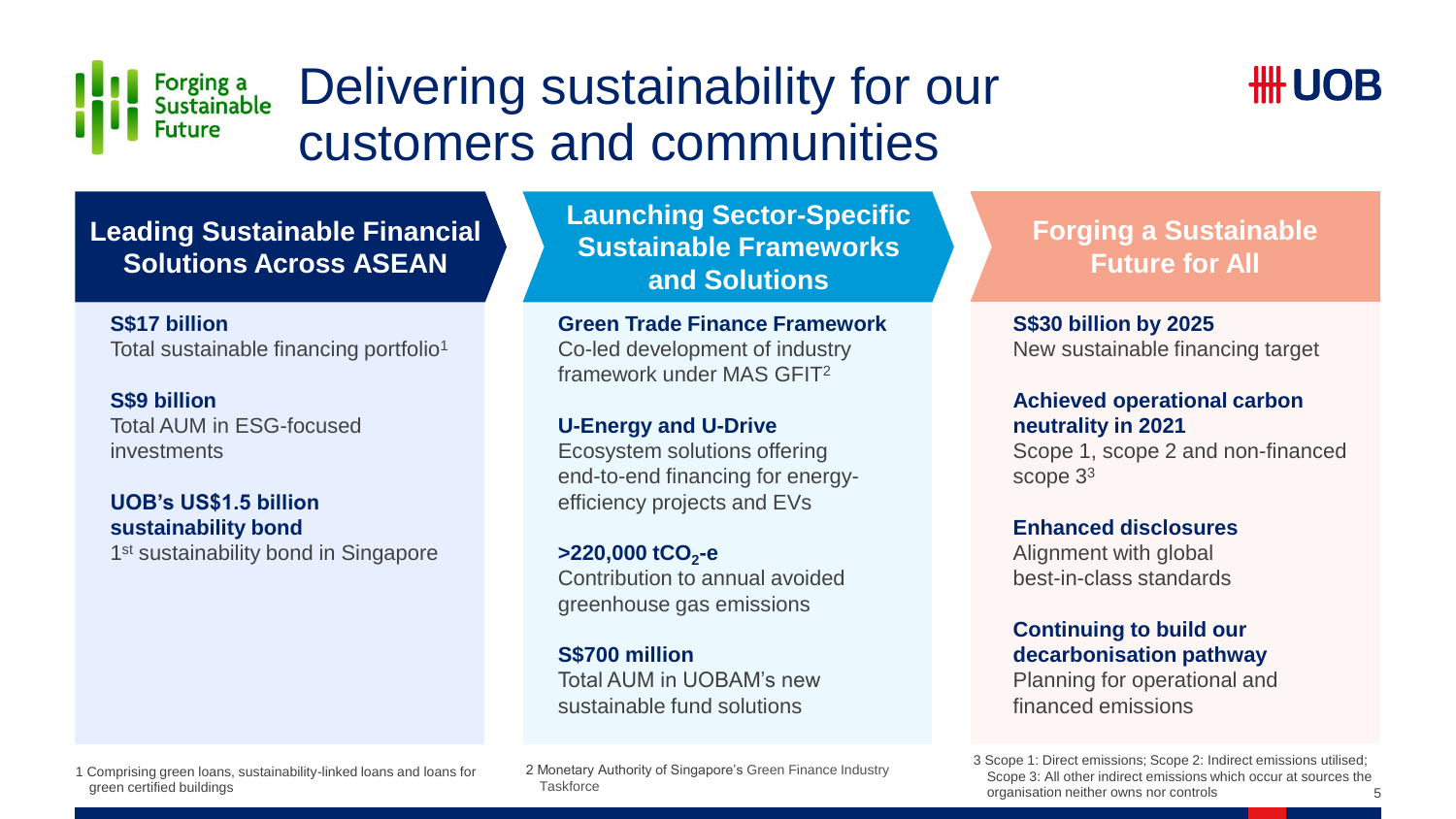

## Optimistic of ASEAN's long-term potential

- Mid to high single-digit loan growth
- Double-digit growth in non-interest income
- Stable cost-to-income ratio
- Credit costs to normalise on the back of our resilient portfolio